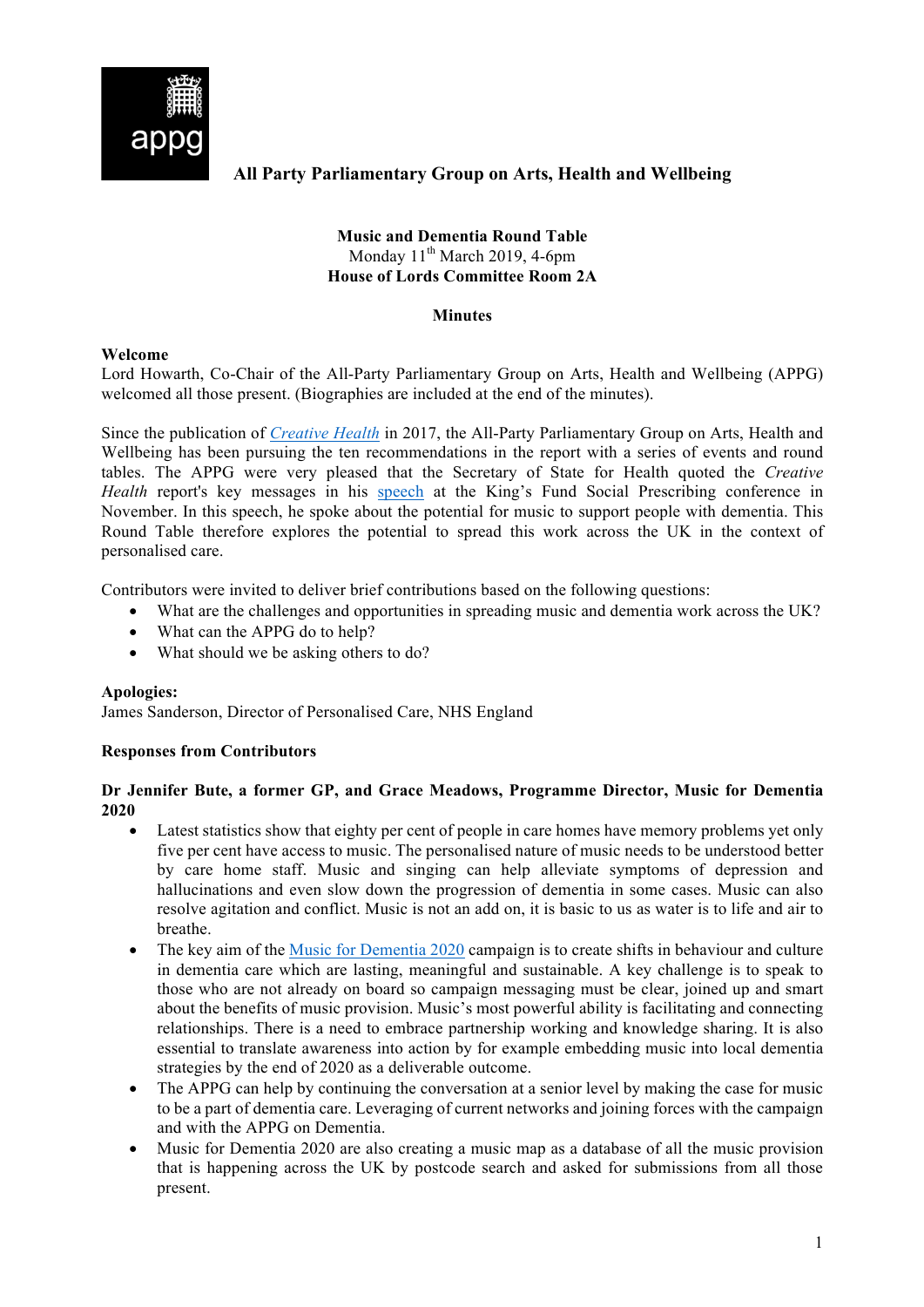## **APPGs on Dementia and cross-government group on Arts and Criminal Justice**

- Lord Howarth noted that the APPG is working with Lord Ramsbotham who chairs a crossgovernment group on arts and criminal justice, and Baroness Greengross who chairs the APPG on Dementia.
- Lord Ramsbotham said that the fastest growing part of the prison population was the elderly, with lack of care due to a lack of staff training. The message from this group ought to go to the Ministry of Justice in order to make certain that they recognise the need to do something. He also called for an accountable officer/individual to have responsibility for the health and wellbeing of prisoners, especially the elderly and those with dementia.
- Baroness Greengross noted her work on dementia and music with the International Longevity Centre. She suggested all the regional musical colleges (including schools of music and orchestras) should be approached to see if they could be more involved in the music and dementia agenda.

### **Action: The APPG will put together a shared agenda with the APPG on Dementia and the crossgovernment group on Arts and Criminal Justice.**

### **Sarah Metcalfe, Chief Executive, Playlist for Life**

- Playlist for Life teaches people how to create unique personal playlists of the tunes that are most deeply attached to an individual's memories and emotions. The charity teaches people how to then listen to their playlist at the right time and in the right way to have significant and often profoundly moving results. In one care home medication prescribing has dropped by sixty per cent and the GPs are prescribing playlists on the medical record sheets in the same way as medicines.
- Playlist for Life is part of a spectrum of interventions. It is one of the simplest, cheapest and most accessible ways of harnessing the power of music to help people with dementia. The charity is an active member of the Music for Dementia 2020 campaign and they want to see access improved to the full range of music interventions.
- Barriers to making playlists include ignorance and lack of awareness, time and energy for carers, digital exclusion and a lack of digital skills and confidence. Other challenges include wifi/interconnectivity in care homes as well as the legal file sharing and licensing issues of music use in care homes. Universal Music UK and the Performing Rights Service are tackling these legal and technical barriers with Playlist for Life.
- The APPG could have conversations at senior levels making the case with policy makers about the importance of music as a public health response to a public health challenge. Push for a small amount of funding to test the economic case as that evidence may prove quite persuasive. Estimated cost of giving playlists on prescription for every person with dementia now would be £10 million. Push for local authorities to make every library a help point as they have computers and digital volunteers. Need to train them in how to make playlists. Encourage every MPs office to be an information point where one can get information about the power of music.

# **Carmel Stephenson, Associate Director of Nursing for Older People's Services, East London NHS Foundation Trust**

- Shared clinical experiences and positive impacts witnessed with the use of music therapy on wards in East London. The Trust is committed to the arts and music therapy and they have sustainable funding for music therapy on dementia wards.
- A few years ago, in a Quality Improvement Project to reduce violence and aggression on three dementia wards, one of the biggest impacts came from having music therapy on the wards. The Trust was granted funding via the dementia alliance in Hackney and appointed a music therapist for a year. The impact was transformational, reducing violence and aggression by fifty per cent, which then reduced staff sickness. The Trust won a national award and has continued with the music therapist as part of its core team.
- From a nursing point of view the impact of music on people with dementia and their families and carers is very powerful.
- Lord Howarth said this example was a beacon of inspiration that people will learn from.

# **Julian West, Musician and Co-Director, Created Out of Mind**

• Poor levels of understanding about dementia in society remains a key challenge. Dementia is still viewed by majority as only about memory loss. As a non-verbal and temporal form, music can open up the possibilities of individual and shared creativity, communication, connection and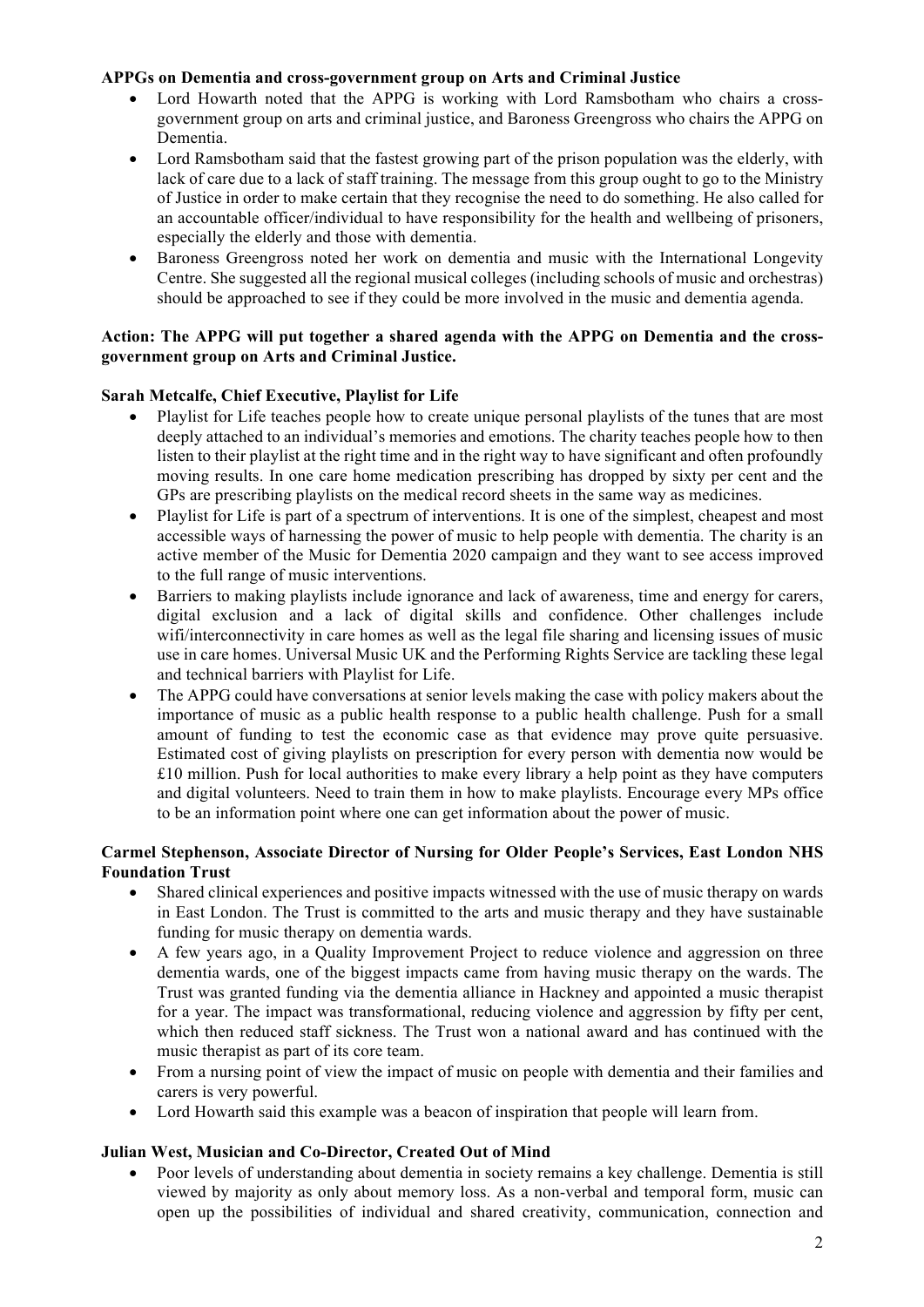exchange. If one shifts focus away from memory recall music making can bring us into an equal relationship with those with dementia in the present moment. This can in turn have positive effects on wellbeing for all who are involved with dementia, family members and the musicians themselves. One of the challenges is the lack of accessibility to and lack of awareness of existing research, e.g. the latest thinking and ideas in gerontology about relationships and care about our citizenship, about agency, or how to affect one's own circumstances. This tends not to find its way through to the majority of practitioners.

- Opportunity to offer high quality, research informed training for care professionals, families, those living with dementia themselves and musicians. A key concern is the proliferation of one day training courses. Two additional concerns here around lack of credentials of trainers and the very notion of a toolkit. Projects are often focused on time-limited, output focused frameworks, which hinder their flexibility and responsiveness.
- Funded long-term, ongoing work in residential care settings is needed. Encourage work that is creative, relational and focused on in the moment shared experience for everyone. Connect practitioners with current research and thinking on dementia. Encourage music organisations to offer dementia inclusive opportunities so that even people living the most advanced stage of the condition can participate as equals with everyone, rather than just as dementia-only groups.

## **Paul Camic, Professor of Psychology and Public Health, Canterbury Christ Church University & Royal Society for Public Health**

- A key challenge is sustainable delivery of music and singing activities and the cost of training music facilitators to work with the dementia population. Fundraising by charities and modest fees for those who can afford to pay for such services could meet this challenge. National Lottery could also be approached for support.
- Develop a training network of skilled facilitators which could be met in part by conservatoires and universities offering internships and training opportunities as part of their curricula options and also for volunteers through dementia friendly community groups around the UK. Another challenge is convincing the general public, charities, health and social services, the media and local councils that singing and music have real benefit for people with dementia. There is much work to be done here but with the recent support of the Secretary of State for Health and the Social Prescribing Networks there is fertile ground to make further head way.
- Many people sing in choral groups or choirs in the UK so a targeted public health campaign could help reduce stigma and ignorance as well as increase understanding about a dementia friendly community. Involve a range of organisations to help sponsor or host music groups – these can include galleries, museums, universities, community centres and religious organisations.
- The APPG can influence parliamentarians with discussions about what type of dementia care the country wants to provide, going beyond music to include the arts and health more broadly. Health and care staff need encouragement to consider music in their everyday practice. Work with professional trainee and accreditation bodies would be most welcome (e.g. General Medical Council, Royal College of Medicine, British Psychological Society).

### **Ian Ritchie, Artistic Director, Setúbal Music Festival, Artistic Director, The Musical Brain and Joint Chair, Music Action International**

- The Setúbal Music Festival began nine years ago through a creative process of conversations with all the potential stakeholders within the local community. The work continued with regular workshops involving around a thousand young people in drumming and song writing projects and only nine months later the actual festival was formed. In 2014, the Setúbal Youth Ensemble was created in a socially inclusive and integrated form like its parent festival, as well as being unique as the first of its kind to emerge in Europe and now the City's official youth orchestra. In 2018, the Ensemble held its first international symposium on music, health and wellbeing as part of the Setúbal Music Festival.
- Portugal is lagging a long way behind on music and dementia care provision. While care for the elderly is one of the most crucial social issues clearly recognised at grass roots and local levels, music projects around Portugal lack sustainable funding at the national government level. The Setúbal Music Festival is playing a small part to plug the gap with private funding from the Helen Hamlyn Trust and is extending the primary schools song writing project and engaging creatively with various care homes for the elderly in Setúbal's urban and rural communities. Engagement is also enhanced by the fact that many of the primary schools already have social connections with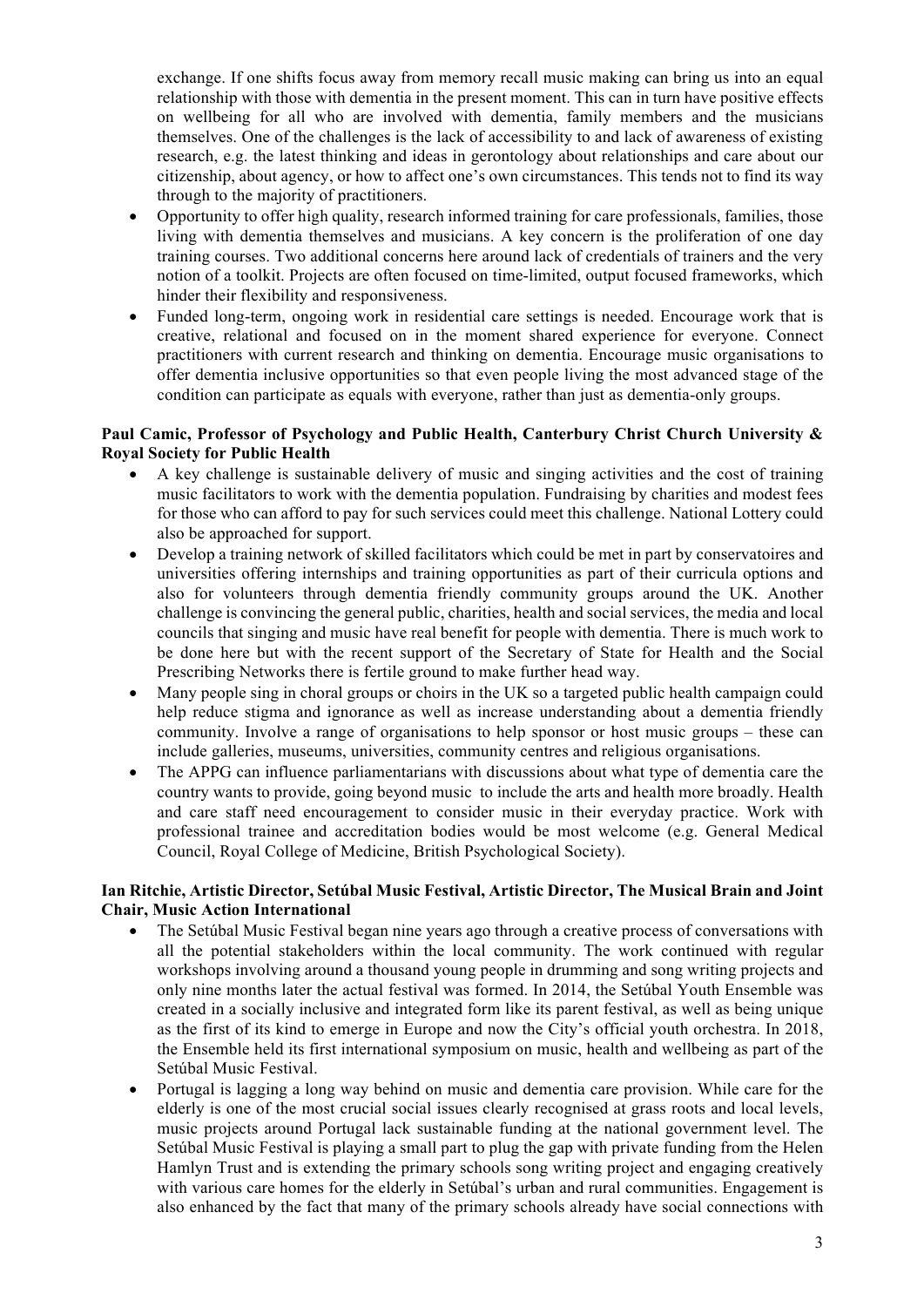the care homes but have never used creative engagement until now. This year's festival works very inclusively with the elderly in care and is using processes of creative writing and music making to trigger reminiscences relating to the festival's theme of Home and drawing upon remembered stories and tunes, nursery rhymes, etc. This is a co-creation process of new songs performed by the children with as many as possible senior participants, in the heart of the festival programme.

• The model of this Portuguese project is one that Ian Ritchie helped to develop in Glasgow thirty years ago in partnership with the education and social work departments of the then Strathclye Council while he ran the Scottish Chamber Orchestra. The dividends from this creative, intergenerational work are not solely the health and wellbeing benefits for the elderly, nor merely the educational benefits for the school children, but also the creative developments within the art forms themselves not to mention the creative economy at large. A project like this is not just a unilateral service of social care, but in fact a multilateral and mutually creative process that the music sector needs to germinate and cultivate public music making in concerts and festivals.

### **Professor Nigel Osborne, Composer**

- Looked at the musical brain stem and was successfully able to identify the neurophysiological effects of music from around the globe. This was essential in carefully curating music from the 42 million commonly used music tracks in the world. Working in care homes now to compliment the work of charities like Playlist for Life, especially looking at playlists that help with everyday living (from sleep aid to physical mobility). They are at the evaluation stage and hope to offer a national roll out soon.
- The next phase of the project is underway, taking young musicians and using interactive work to find out what is a common repertoire for groups to compliment the individual, bespoke playlists.
- Immediate opportunity with Lord Clement Jones's inquiry into music and association with a project in Kent where they will use common playlist technology.
- Immersive technology is another opportunity and Professor Osborne is working on how to harness the use of Virtual Reality and 360 degree sound which takes the sensory room a step further. For example turning sensory rooms into an early 1950s cinema. The APPG could help to validate these examples of research and development.

### **Sarah Derbyshire, CEO, Orchestras Live**

- New publication from *Bingo to Bartok* which has shown best practice case studies of orchestras work with older people, including people living with dementia. The report represents a comprehensive summary of classical music organisations working in this field. It is the start of an attempt to try and draw together some of the work that is happening across the country.
- The report has shown that even the specialist organisations are not aware of the breadth and depth of work taking place nationally. As far as public awareness goes the picture is much worse. A number of reasons for this, for example on the occasions when this work hits the headlines they are characterised by a tendency only to highlight specific self contained projects. The fact is that there is a plethora of activity but this is not presented as concerted delivery. Until recently with the report's publication there was no single place to find a national picture of high-quality work.
- The funding context exacerbates the situation fostering a competitive, defensive approach which mitigates against sharing best practice. Cultural organisations are beginning to look at funding sources that are not traditional for them, which is welcome, but through conversations with commissioning bodies, public health etc, it is quite a high risk area as the criteria and language are often very different from the language used in the cultural sector. As a consequence funding often goes to the flagship organisations and projects and that reinforces an inequity of provision across the country - a lot of the money does come to the London and the South East.
- Delivery can be informed separately by medical and social models and this generates a tension between the two sectors. The medical is focusing on treatment, the social is looking for management of living with dementia. In the music and dementia work celebrated in the report, creative practice goes further than either of those to embrace and even celebrate the role of dementia. People living with dementia and their carers are creative contributors to creative projects. This can reshape the public perception of dementia.
- The APPG could adopt the concept of cultural wellbeing that embeds engagement in arts and culture as a civic entitlement required for a healthy life. That is one way of bridging the gap between the medical and social models of provision in the field. Also work on establishment of access to cultural activity as a quality benchmark for standards of care placing public policy firmly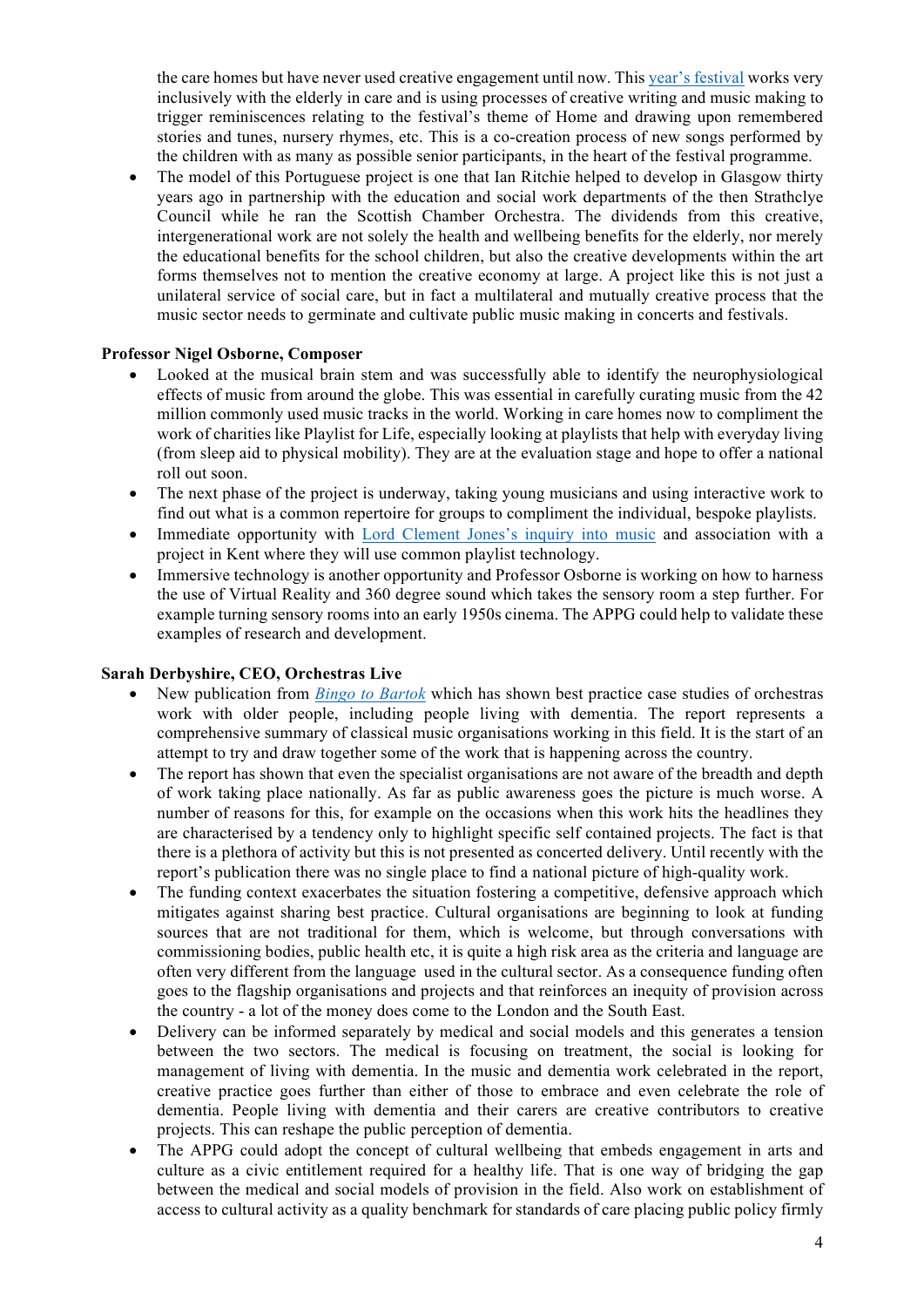behind those clinicians, care workers, care providers and arts organisations who see this work as an integral element of care for people living with dementia. Given the pressure on funding, achieving a sensible level of activity and building out from that is more likely to be sustainable than presenting a picture of fragmentation that appears too challenging to be scaled up.

• Cross sector organisations such as the Culture, Health and Wellbeing Alliance are well placed to provide resources, mapping activity and promoting the picture of joined up provision. Orchestras need to collaborate. They are beginning to realise that working together and celebrating joint achievements does so much more than continually arguing that they are very different from one another. We should celebrate their achievements and in turn we are asking the health and social care sector to collaborate with us, work with us and help us to avoid wasted resources.

### **Lisa Tregale, Head of BSO Participate, Bournemouth Symphony Orchestra**

- Bring things back to absolute fundamental basics. Fundamental principle that music and the arts are important to everyone which is being lost on so many levels. Einstein said, 'I see my life in terms of music'.
- We need to advocate together the importance of music and the arts and what they can and will do. Change society's mindset that our work is an artsy add on when actually it is integral to core care for people living with dementia.
- We need to establish a common understanding of music and its worth. Through its participatory work, the BSO is seeing the impact and the inclusion of music as core delivery for care in acute hospitals settings. It has helped nursing staff with diagnosis of dementia on acute care wards and also in their patient care and most importantly in staff wellbeing. The work on acute care wards has seen a reduction in prescription of antipsychotic drugs by 27.7 per cent, less need for one to one care, increasing patient and family wellbeing for all on the wards and most importantly a dramatic drop in cases of physical abuse in one of the hospitals.
- There is an opportunity to work together to embed this kind of work whether it is through CCGs. local authorities or the NHS. There is also a need to work together across all sectors to create an easy made solutions for busy people, not just for the arts to deliver but also for those clinicians who may want to do this work - a shopping list of music dementia provision with potentially a bona fide list of providers so they know where to go and they know that the services they are commissioning is of high quality.

### **Matthew Swann, CEO, City of London Sinfonia**

- While clinical and social care are predominantly focused on the ill part of a person, creative care deals with the healthy part of the person. This work is not an add on it is an essential part of cultural wellbeing in society. Interested in what people can do, not what they cannot do especially with regards to older people with dementia where full recovery is not a realistic ambition. If we accept this, then it is essential that musicians and artists have the same degree of expertise in performance and creativity that we expect of our clinical social care professionals.
- Need to change the way we invest and train in artists both at conservatoires and in the profession itself, we need to change the mindset away from rote perfectionism towards a creative open and responsive approach. Provision must be universally available. Creativity best delivered by creatives and creative organisations but they need the means, including money, to coordinate and promote the approach especially with the likely demographic changes meaning that the needs of older people and dementia will be further away from our metropolitan centres and that's where most professional musicians are based so there is dichotomy there which needs urgent attention.

#### **Martin Green, CEO, Care England**

- Key challenge of how to mainstream current activity in music and dementia in order to make it everybody's experience. It has to be accessible and geographically spread across the country. The health and social care economy is incredibly fragmented with many competing agendas under a system where everyone is working to different measures. In this climate one must start by crafting solutions and outcomes in terms of what the requirements are of a particular professional in order to show how music and arts can deliver their agenda and as a way to get things mainstreamed.
- Drift of policy is much more about individual services and bespoke approaches and enabling people to have the best service that meets their particular needs. The leadership of Lord Howarth leading the agenda in arts, health and wellbeing is starting to permeate politics, alongside the work of Baroness Greengross.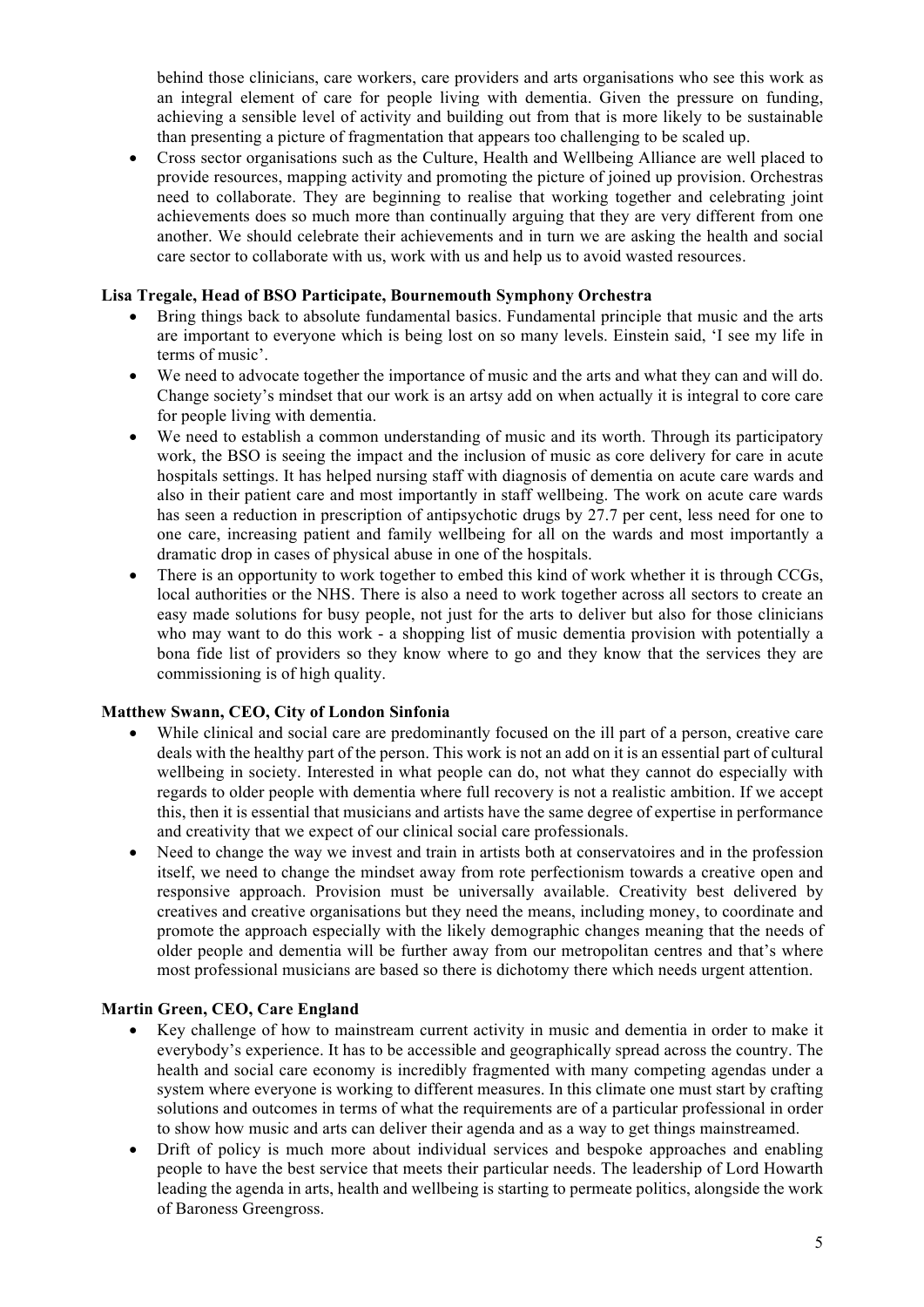- A key ask of the health and social care budget is to fund this work, as we can prove its impact on people's lives. A massive cultural challenge can be kicked off by raising a marker that we want to transfer funds from things that are currently done to things that work better. The APPG has brought the evidence together well to make a clear case to put resources into this particular area.
- It is a difficult and complex challenge, yet there is a lot of energy and creativity on the ground that can be harnessed. Those present should not be timid to demand what is the best way forward in terms of the delivery of good quality wellbeing throughout the life course.

### **Douglas Noble, Strategic Director, Wellbeing, Live Music Now**

- Challenge around lack of understanding of the power of music and dementia in adult social care but there is also a massive opportunity to develop a set of proactive, positive, joined up and confident messages to take to the adult social care sector based on persuasive and growing evidence base. There is high level leadership in adult social care in Care England, National Care Forum, Care Quality Commission (CQC), as well as some providers.
- The Live Music in Care report shows that carefully delivered music provision can bring true benefits for both staff and people living with dementia in adult social care and the settings themselves and it should be an essential part of a holistic person centred care in adult social care settings. A key message can be made on investment not just cost. It has tangible returns for the people living in adult social care, the staff and for the settings whether it be shifts in culture or raising skills and confidence, but has to be based on understanding that this is an intervention by trained professionals that needs to be resourced. There is also great potential to develop the existing adult social care sector workforce and build in accreditation.
- Understanding at a high level with Chief Inspector of Adult Social Care in the CQC that we can have shared goals on improving care. Co-produced guidance with the CQC for inspectors about how to identify where music is making a difference and to use that in the assessment of quality of care. Also how inspectors can encourage care providers to bring in meaningful and quality music provision through the Music for Dementia campaign portal. Also potential for secondary data research around the link between carefully delivered participatory music in care and positive quality outcomes from CQC assessments and maybe triangulating that data with other secondary data such as staff retention and turnover which may be available through Skills for Care.
- Music providers need to understand that this is part of a bigger picture and understand that we all have a duty to deal with a challenge in society which is also an opportunity. A key challenge is how musicians understand the potential for music to give agency to people living with dementia.
- The APPG can highlight the evidence base, best practice and innovation and identify opportunities to scale up best practice nationally in a joined-up way.

#### **Biographies**

**Dr Jennifer Bute,** lives in a Dementia inclusive retirement village. Previously she worked in Africa as a doctor then as a GP for 25 years, involved in medical education. She resigned early as she realised things were not right, and was diagnosed with dementia nine years ago. She passionately believes more can be done to improve both the present and the future for those living with dementia. Her website: www.gloriousopportunity.org and her recently published book 'Dementia form the Inside: a Doctor's Personal Journey of Hope'

**Paul Camic** is a clinical health psychologist and professor of psychology and public health at Canterbury Christ Church University and honorary professor of health psychology in the Dementia Research Centre at UCL. He is a professorial fellow of the Royal Society for Public Health and chairperson of the RSPH special interest group on Arts, Health and Wellbeing. His research includes the use of singing, visual art and museums/art galleries for people with mental health problems, those with dementias and for socially isolated older people.

**Sarah Derbyshire** is Chief Executive of Orchestras Live - a ground breaking organisation that believes 'Orchestras are for Everyone'. Orchestras Live is an acknowledged sector leader, co-producing innovative solutions to audience development and creative engagement, specialising in work with culturally underserved communities and people facing barriers to access. In January 2019 Sarah launched "From Bingo to Bartok": Creative and Innovative Approaches to involving Older People with Orchestras, co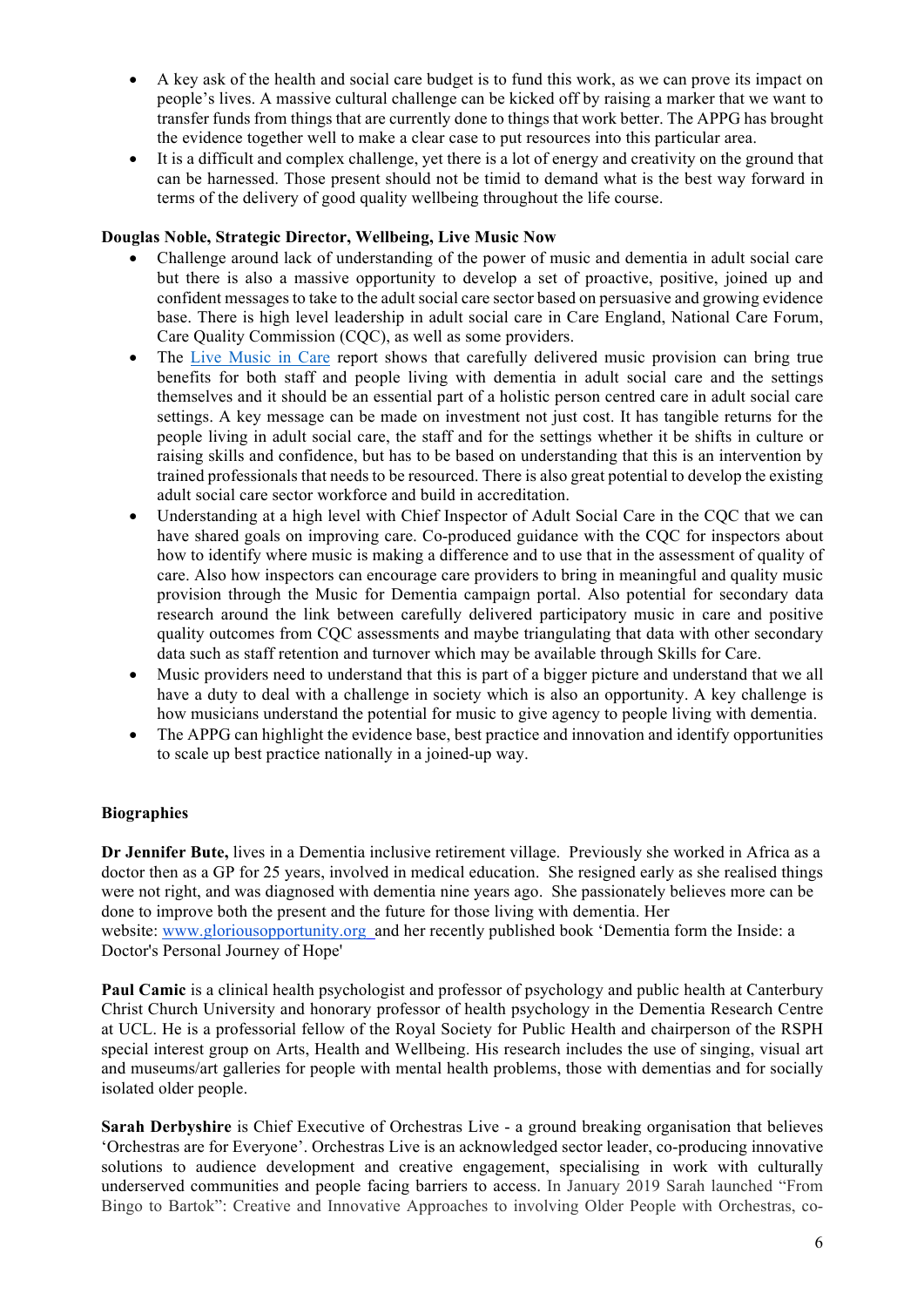edited with Matthew Swann of City of London Sinfonia and commissioned by the Baring Foundation. Her report on music education: Musical Routes: A New Landscape for Music Education was produced in 2015 in partnership with the Royal Philharmonic Society. Previous roles include leading Live Music Now and the National Children's Orchestras.

**Martin Green** has had an extensive career in NGO development, both in the UK and internationally, and is Chief Executive of Care England, the largest representative body for independent social care services in the UK. He is also Chair of the International Longevity Centre, a Trustee of Independent Age, Vice President of The Care Workers Charity, Champion of The National Aids Trust and visiting Professor of Social Care to Buckinghamshire New University. In 2012, in his role as Department of Health Independent Sector Dementia Champion, he led the development of the Dementia Care and Support Compact for The Prime Minister's Challenge on Dementia. In 2008 he was named care personality of the year and was awarded an OBE for Services to Social Care in the 2012 Queen's Birthday Honours List. Martin Green writes and broadcasts on social care issues and is on the Editorial Board of Community Care Market News and Care Talk magazine.

**Sarah Metcalfe.** Playlist for Life is a charity founded by writer and broadcaster Sally Magnusson. Sarah Metcalfe has been CEO since 2013, leading the organisation to establish a growing UK network of community Help Points and become a prominent voice in the movement to democratise the power of music to help dementia. Sarah was a Commissioner on the ILC Commission on Dementia and Music and is currently a member of the BBC Music Day advisory panel. She writes and regularly represents the music and dementia movement on TV and radio. She lives in Glasgow with her husband and two children, and her playlist includes Baby Beluga and the Brandenburg Concertos.

**Grace Meadows** is Programme Director of Music for Dementia 2020, a campaign led by The Utley Foundation, to make music available to everyone living with dementia by 2020. The campaign has emerged from the recommendations of the International Longevity Centre UK's Commission into music and dementia. The Commission outlines the value and benefits of music for people living with dementia and is a powerful call to action for all. Prior to this role, Grace was the Development Director for the British Association for Music Therapy. Alongside this role Grace is also a senior music therapist in the Music Therapy Team at the Cheyne Child Development Service, Chelsea and Westminster Hospital. In addition, Grace is bassoonist and contra bassoonist, playing with a range of amateur and semi-professional orchestras across London.

**Nigel Osborne** is a creative musician and aid worker. As a composer he has received wide international recognition, including the Netherlands Gaudeamus prize, the Opera Prize of Radio Suisse Romande, the Koussevitzky Award of the Library of Congress Washington and the British Academy of Songwriters and Composers Inspiration Award; for his humanitarian work he has been awarded a Queen's Prize and the Freedom Prize of the Peace Institute Sarajevo. He has pioneered methods of using music to support children who are victims of conflict in the Balkans, Caucasus, Middle East, East Africa and South East Asia, and has worked extensively in care homes in the UK and abroad.

**Douglas Noble** has 14 years experience working in the arts. He works nationally for Live Music Now as Strategic Director of Wellbeing. He is leading on a range of projects exploring the health and wellbeing outcomes of live music activities in health and adult social care settings, with national strategic partners from those sectors and academia. He regularly appears at conferences and events speaking on this topic. He is a member of the Royal Society of Public Health Arts and Health Special Interest Group and is part of the team leading the Live Music in Care project, with the Centre for Arts As Wellbeing at the University of Winchester, Methodist Homes (MHA) and The Orders of St John Care Trust. He entered the arts sector in 2005 after a successful first career as an immigration, asylum and human rights solicitor.

**Ian Ritchie** studied at the RCM, Trinity College, Cambridge, and the Guildhall School. Over the past 40 years, he has led a number of prominent British arts organisations, including the City of London Sinfonia, the Scottish Chamber Orchestra, Opera North, St Magnus Festival (Orkney) and the City of London Festival. Since 2010 he has been Artistic Director of the Setúbal Music Festival. As Artistic Director of The Musical Brain, he has curated numerous interdisciplinary conferences and events. He is involved in several other music charities and has lately resumed his activities as a solo singer.